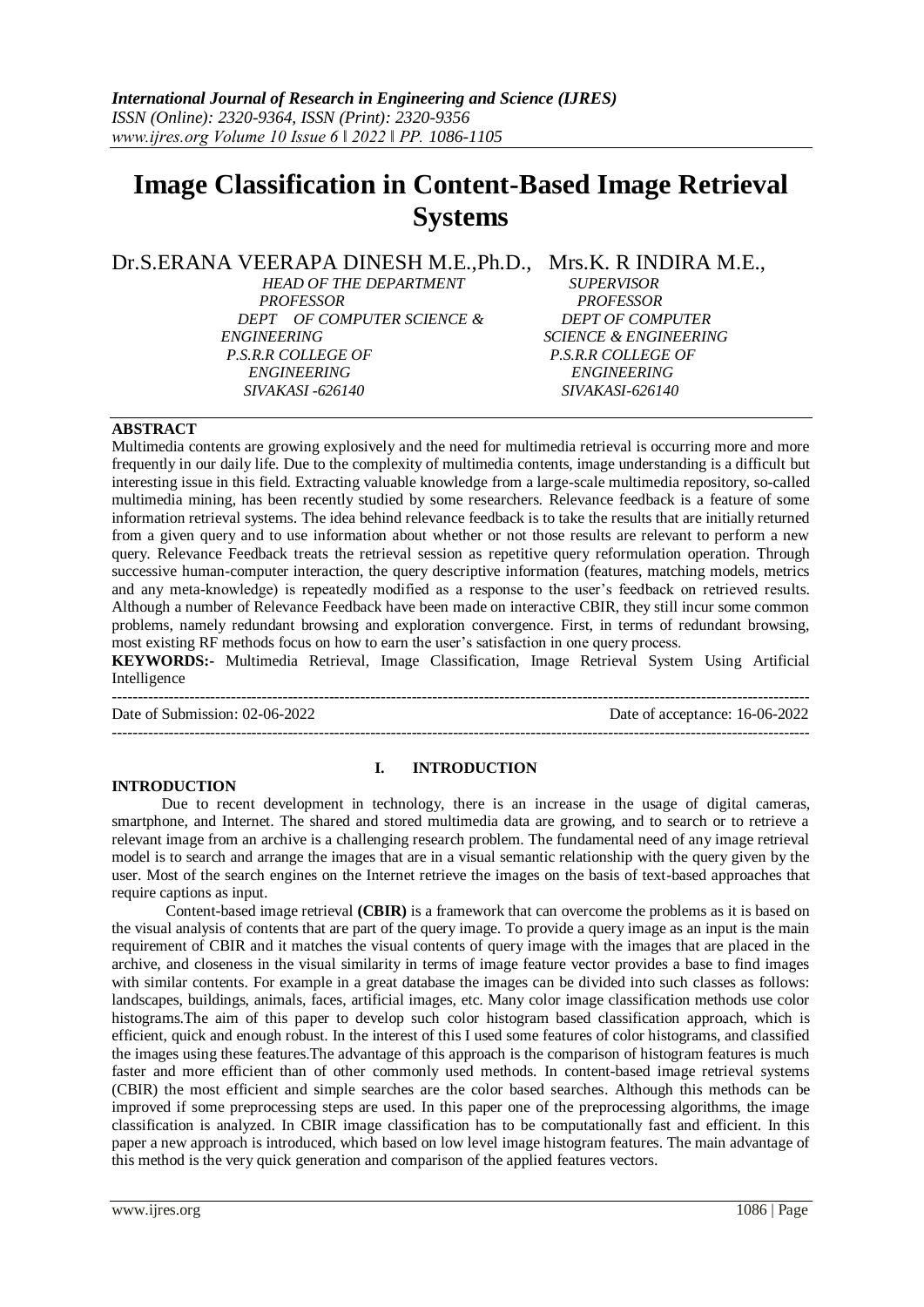# **II. OVERVIEW OF PROJECT**

 Content-based image retrieval uses the visual contents of an image such as color, shape, texture, and spatial layout to represent and index the image. In typical content-based image retrieval systems, the visual contents of the images in the database are extracted and described by multi-dimensional feature vectors. The feature vectors of the images in the database form a feature database. To retrieve images, users provide the retrieval system with example images or sketched figures. The system then changes these examples into its internal representation of feature vectors. The similarities /distances between the feature vectors of the query example or sketch and those of the images in the database are then calculated and retrieval is performed with the aid of an indexing scheme.

 The indexing scheme provides an efficient way to search for the image database. Recent retrieval systems have incorporated users' relevance feedback to modify the retrieval process in order to generate perceptually and semantically more meaningful retrieval results. In this chapter, we introduce these fundamental techniques for content-based image retrieval.

 In early text-based image retrieval methods can be found in. Text-based image retrieval uses traditional database techniques to manage images. Through text descriptions, images can be organized by topical or semantic hierarchies to facilitate easy navigation and browsing based on standard Boolean queries. However, since automatically generating descriptive texts for a wide spectrum of images is not feasible, most text-based image retrieval systems require manual annotation of images. Obviously, annotating images manually is a cumbersome and expensive task for large image databases, and is often subjective, contextsensitive and incomplete. As a result, it is difficult for the traditional text-based methods to support a variety of task-dependent queries.

#### **The project involves the following modules: MODULE 1**

#### **Image as input:**

 This module gets the input image from the user and sends the query image to the histogram calculation part. This is developed by MVC architecture, so the security, calculation and processing section is become very easier.

#### **MODULE 2**

#### **Local Histogram:**

The histogram of an image is a plot of the gray level values

or the intensity values of a color channel versus the number of pixels at that value. The features based on the first order histogram probability are the mean, standard deviation, skew, energy, and entropy.

#### **MODULE 3**

#### **Global Histogram:**

 To perform the classification we need methods to compare two feature vectors. The primary methods are to either measure the difference between the two, or to measure the similarity. Two vectors that are closely related will have a small difference and a large similarity. Quadratic distance is used for measuring the distance between two vectors.

# **MODULE 4**

#### **Extracting the relevant images:**

 The final system is a jsp, servlet based application which serves as an interface to feed in the contents and control instructions which is interpreted on the server and the appropriate action is taken. The output has the task of displaying image contents. The output creation task is done through a data entry interface which contains various sections to be filled.

# **DEVELOPMENT ENVIRONMENT OVERVIEW OF JAVA**

Java is an Object oriented application programming language developed by Sun Microsystems. Java is a very powerful general-purpose programming language. It is a stupendous programming language which is not confined to machine applications only. Java is more than just a tool for building transportable multimedia applications. Due to its versatility, it is a platform independent language, be it a hardware platform or any operating system.

Java programs run as quickly and efficiently as C++ programs due to the implementation of the JVM (Java Virtual Machine). It adds to C++ in the areas of automatic memory management. Moreover it also extends the language support for multithreaded applications. The Java applet API is a framework that allows Javaenabled Web browsers to manage and display embedded Java applications within.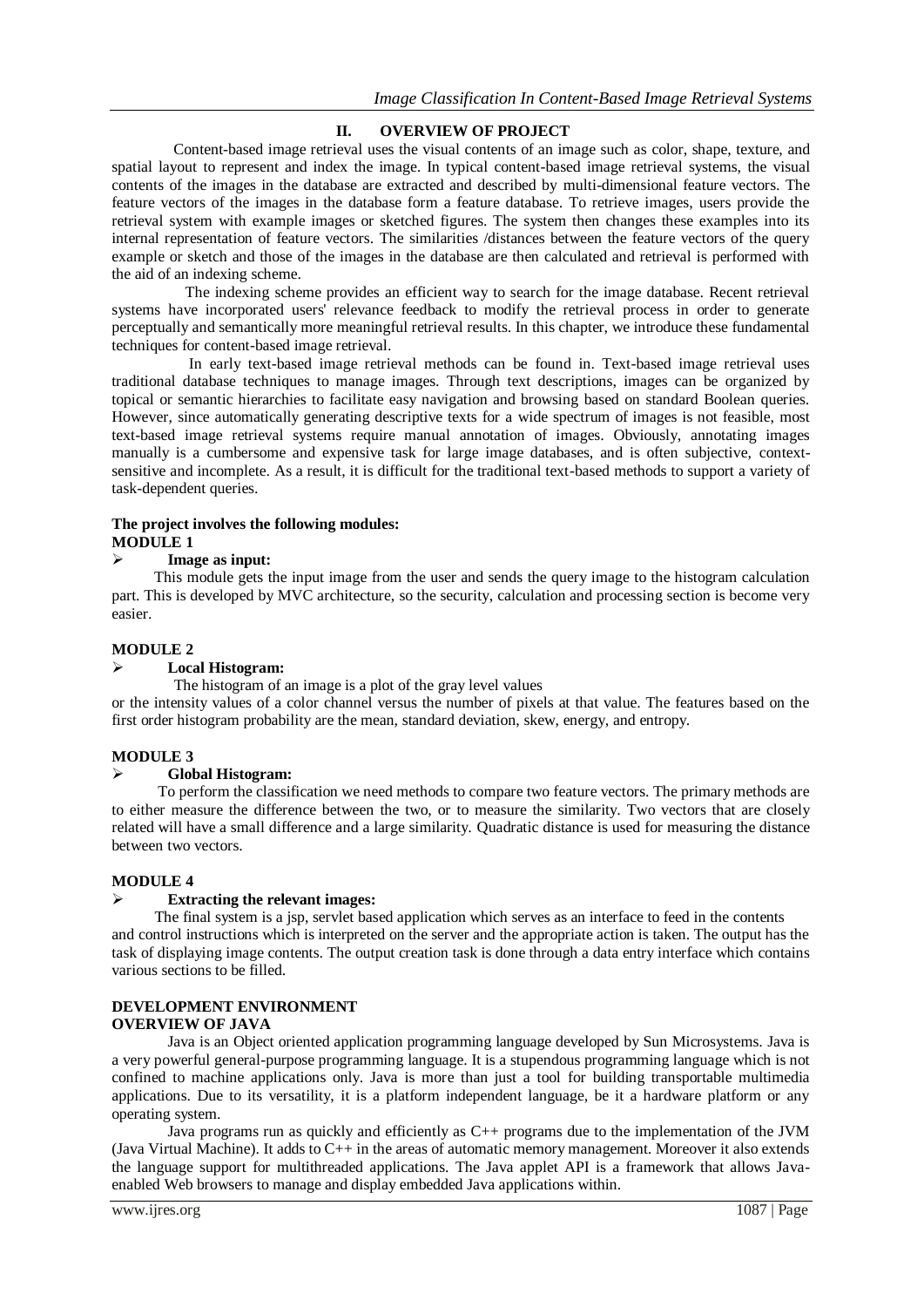Java applications can be executed by any software that implements the Java run-time system. Any kind of applications can be written in Java programming language such as any small or large applications, or any standalone application.

# **There are four main pillars of an Object Oriented Programming Language:**

# **INHERITANCE**

 Inheritance provides the facility to drive one class by another using simple syntax. You can say that it is a process of creating new class and use the behavior of the existing class by extending them for reuse the existing code and adding the additional features as you need. It also used to manage and make well structured software.

# **ENCAPSULATION**

 Encapsulation is the ability to bundle the property and method of the object and also operate them. It is the mechanism of combining the information and providing the abstraction as well.

# **POLYMORPHISM**

 As the name suggest one name multiple form, Polymorphism is the way that provide the different functionality by the functions having the same name based on the signatures of the methods. There are two type of polymorphism first is run-time polymorphism and second is compile-time polymorphism.

# **DYNAMIC BINDING**

 It is the way that provides the maximum functionality to a program for a specific type at runtime. There are two type of binding first is dynamic binding and second is static binding.

# **JAVA TOOLS**

# **COMPILER**

 A Java Compiler java is a computer program or set of programs which translates java source code into java byte code. The output from a Java compiler comes in the form of Java class files (with .class extension). The java source code contained in files end with the .java extension. The file name must be the same as the class name, as classname.java. When the javac compiles the source file defined in a .java files, it generates byte code for the java source file and saves in a class file with a .class extension.



# **INTERPRETER**

 Java interpreter translates the Java byte code into the code that can be understood by the Operating System. Basically, A Java interpreter is software that implements the Java virtual machine and runs Java applications. As the Java compiler compiles the source code into the Java byte code, the same way the Java interpreter translates the Java byte code into the code that can be understood by the Operating System.

# **DEBUGGER**

Java debugger helps in finding and the fixing of bugs in Java language programs. The Java debugger is denoted as jdb. It works like a command-line debugger for Java classes.

# **APPLET VIEWER**

Applet viewer is a command line program to run Java applets. It is included in the SDK. It helps you to test an applet before you run it in a browser. An applet is a special type of application that's included as a part of an HTML page and can be stored in a web page and run within a web browser. The applet's code gets transferred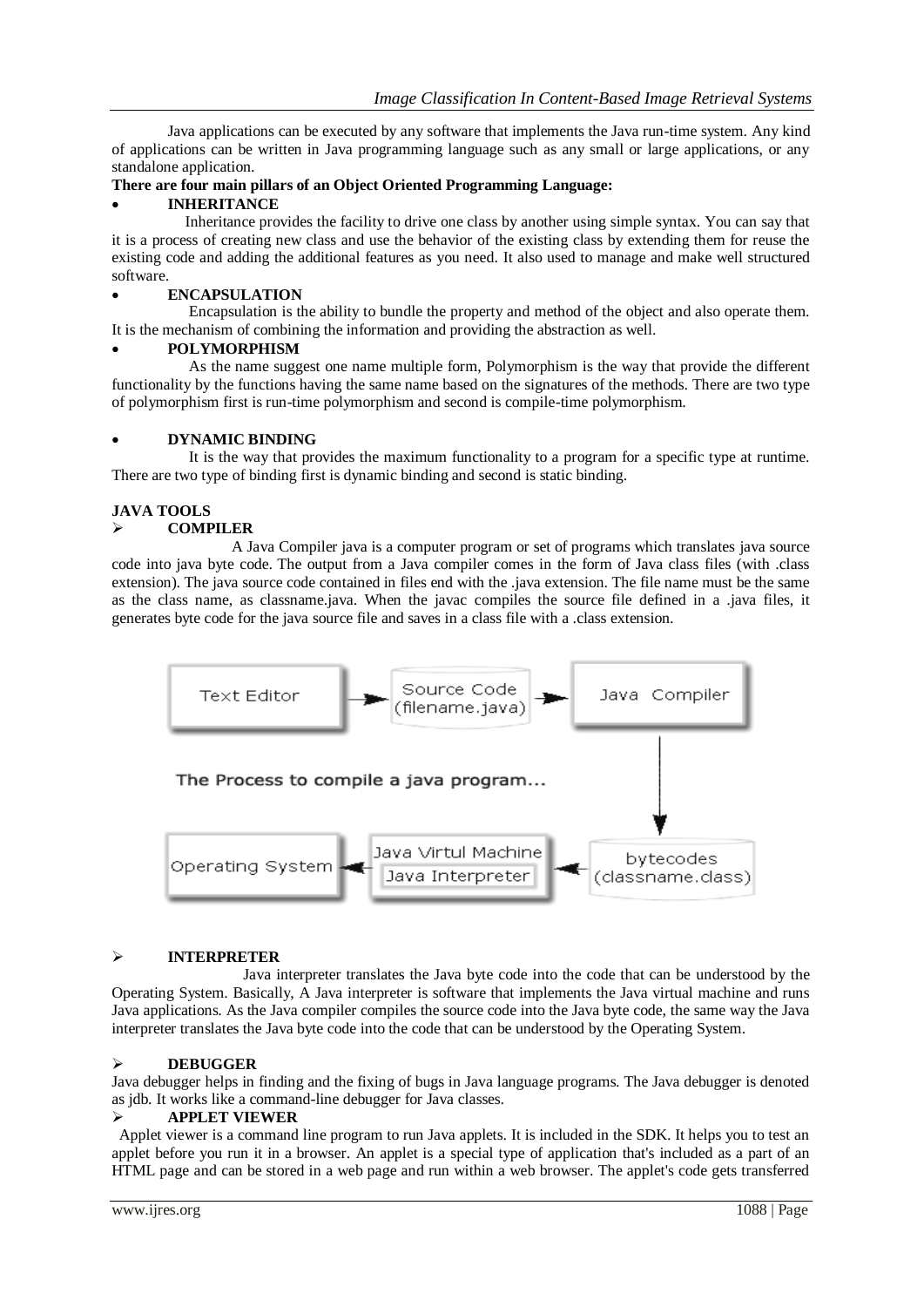to the system and then the Java Virtual Machine (JVM) of the browser executes that code and displays the output.

# **JAVA IS SUITABLE FOR DESKTOP APPLICATION**

There are several applications built on Java technology. Development tools like Eclipse is one the popular example among them. From enterprise applications, Lotus Notes is another good example of desktop Java applications. Such examples show that Java can be used extensively to develop desktop applications apart from installation run times and splash screens. Let us first examine what Java can offer and what are the benefits of using Java as development technology for stand alone applications.

- Independence of Java
- Security
- Manageability
- Pluggable User Interface
- Open Source
- Remote Access
- Networking Features

#### **JAVA VIRTUAL MACHINE**

The JVM is an important part of Java. The existence of JVMs on numerous different devices and software programs has allowed programs written in Java to be run on a large number of devices. You can write a single program with Java, and then that program can be run on numerous operating system.

The JVM must also deal with the conversion of type and the creation and control of objects. In addition to this, it will also need to deal with control transfers and throwing exceptions. The goal of the Java Virtual Machine is to make sure the code is compatible with the hardware or software that it is being converted into. For example, each OS will need to have an implentation for JVM that is unique. While the JVM will always study the byte code in the same way, the implementation of the code will likely be different. The most complicated aspect of this is the use of the Java API.

# **JSP TECHNOLOGY AND JAVA SERVLETS**

JSP technology uses XML-like tags that encapsulate the logic that generates the content for the page. The application logic can reside in server-based resources (such as [JavaBeans component architecture\)](http://java.sun.com/javase/technologies/desktop/javabeans/index.jsp) that the page accesses with these tags. Any and all formatting (HTML or XML) tags are passed directly back to the response page.

y separating the page logic from its design and display and supporting a reusable component-based design, JSP technology makes it faster and easier than ever to build Web-based applications. Java Server Pages technology is an extension of the [Java Servlet technology.](http://java.sun.com/products/servlet/index.jsp) Servlets are platform-independent, server-side modules that fit seamlessly into a Web server framework and can be used to extend the capabilities of a Web server with minimal overhead, maintenance, and support.

Unlike other scripting languages, servlets involve no platform-specific consideration or modifications; they are application components that are downloaded, on demand, to the part of the system that needs them. Together, JSP technology and servlets provide an attractive alternative to other types of dynamic Web scripting/programming by offering: platform independence; enhanced performance; separation of logic from display; ease of administration; extensibility into the enterprise; and, most importantly, ease of use. Today servlets are a popular choice for building interactive Web applications. Third-party servlet containers are available for Apache Web Server, Microsoft IIS, and [others.](http://java.sun.com/products/servlet/industry.html) Servlet containers are usually a component of Web and application servers.

#### **DATA SET**

A data set is a collection of data, usually presented in tabular form. Each column represents a particular variable. Each row corresponds to a given member of the data set in question. Its values for each of the variables, such as height and weight of an object or values of random numbers. Each value is known as a datum. The data set may comprise data for one or more members, corresponding to the number of rows. A data set has several characteristics which define its structure and properties. These include the number and types of the attributes or variables and the various stastical measures which may be applied to them such as standard deviation and kurtosis.

In the simplest case, there is only one variable, and then the data set consist of a single column of values, often represented as a list. In spite of the name, such a univariate data set is not a set in the usual mathematical sense, since a given value may occur multiple times. Normally the order does not matter, and then the collection of values may be considered to be a multiset rather than an (ordered) list.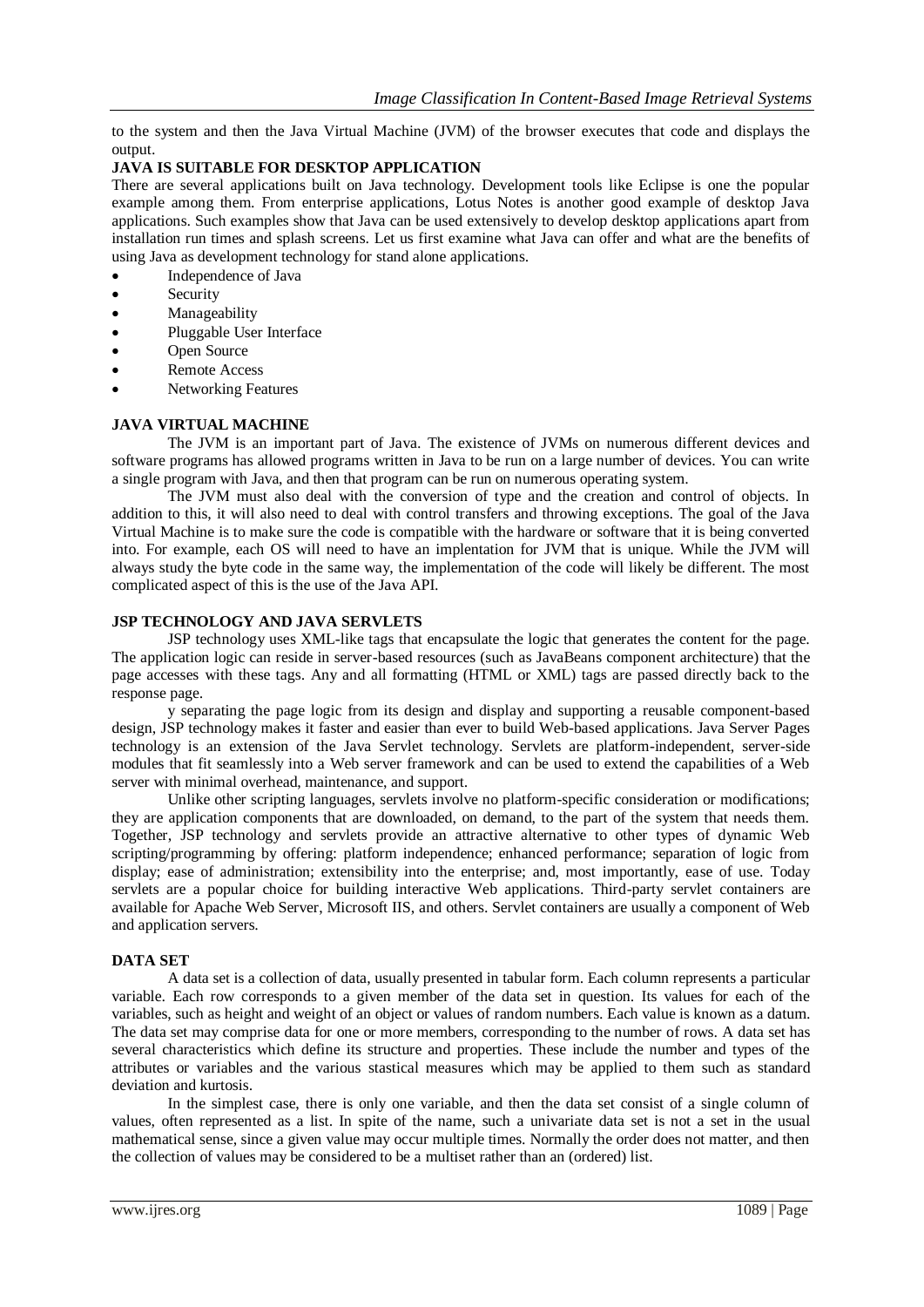# **DEFINING THE PROBLEM EXISTING SYSTEM**

In Existing, Most traditional and common methods of image retrieval utilize some method of adding metadata such as captioning, keywords, or descriptions to the images so that retrieval can be performed over the annotation words. Manual image annotation is time-consuming, laborious and expensive to address this; there has been a large amount of research done on automatic image annotation. Typically, in the development of an image requisition system, semantic image retrieval relies heavily on the related captions, e.g., file-names, categories, annotated keywords, and other manual descriptions. This kind of textual-based image retrieval always suffers from two problems: high-priced manual annotation and inappropriate automated annotation. On one hand, high-priced manual annotation cost is prohibitive in coping with a large-scale data set. On the other hand, inappropriate automated annotation yields the distorted results for semantic image retrieval. Relevance feedback-based CBIR methods usually request a number of iterative feedbacks to produce refined search results, especially in a large-scale image database. This is impractical and inefficient in real applications.

# **PROBLEM IN EXISTING SYSTEM**<br> **•** Problem of image annotation

- Problem of image annotation
- Large volumes of databases
- Valid only for one language with image retrieval this limitation should not exist.
- Problem of human perception
- Subjectivity of human perception.
- Too much responsibility on the end-user.
- Problem of deeper (abstract) needs
- Queries that cannot be described at all, but tap into the visual features of images.

#### **PROPOSED SYSTEM**

 We proposed to growing interest in CBIR because of the limitations inherent in metadata-based systems, as well as the large range of possible uses for efficient image retrieval. Textual information about images can be easily searched using existing technology, but requires humans to personally describe every image in the database. This is impractical for very large databases, or for images that are generated automatically, e.g. from surveillance cameras. It is also possible to miss images that use different synonyms in their descriptions. Systems based on categorizing images in semantic classes like "cat" as a subclass of "animal" avoid this problem but still face the same scaling issues. CBIR presents an image conceptually, with a set of low-level visual features such as color, texture, and shape. These conventional approaches for image retrieval are based on the computation of the similarity between the user's query and images via a query. Navigation-Pattern-based Relevance Feedback (NPRF), to achieve the high efficiency and effectiveness of CBIR in coping with the large-scale image data.

 In terms of efficiency, the iterations of feedback are reduced substantially by using the navigation patterns discovered from the user query log. In terms of effectiveness, our proposed search algorithm NPRF Search makes use of the discovered navigation patterns and three kinds of query refinement strategies, Query Point Movement (QPM), Query Reweighing (QR), and Query Expansion (QEX), to converge the search space toward the user's intention effectively. By using NPRF method, high quality of image retrieval on RF can be achieved in a small number of feedbacks.

# **K-MEANS ALGORITHM**

**K-Means Clustering** is a method of cluster analysis which aims to partition observations into *k* clusters in which each observation belongs to the cluster with the nearest mean. It is similar to the expectationmaximization algorithm for mixtures of Gaussians in that they both attempt to find the centers of natural clusters in the data as well as in the iterative refinement approach.



These three steps are comes under K-Mean algorithm:

- Shape Features Extraction
- Pair wise Shape Matching
- Meta Similarity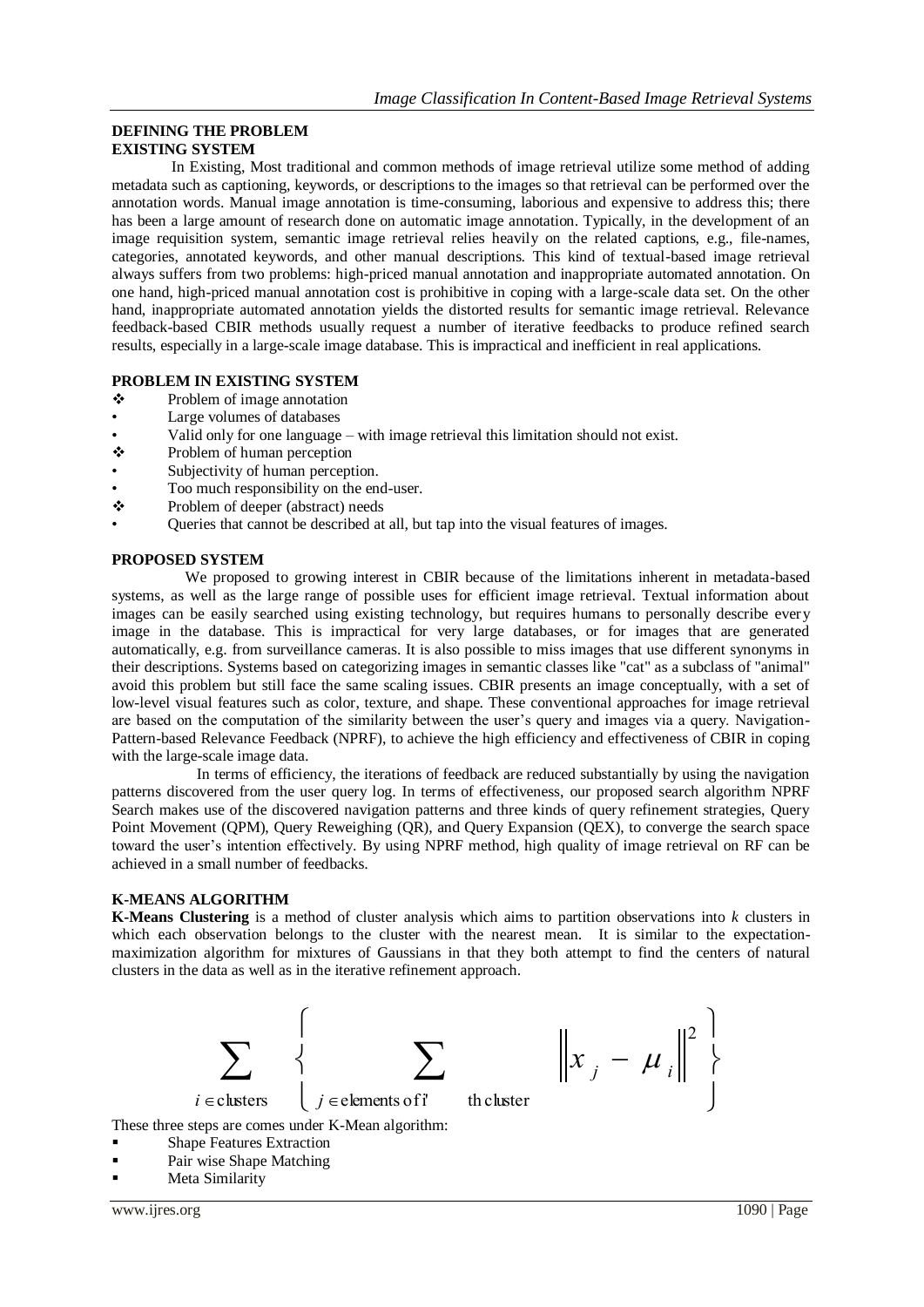# **K-MEANS**



Improved algorithm needs significantly less iteration. Experimental results shows that choosing initial centroids by our algorithm is stable when compared with randomly selected Initial centroids.

# **TWO COMPUTATIONAL APPROACHES**

# **SPECTRAL MATCHING**

Combines LSDs and Global shape constraints using pair wise geometric similarities.

# **META SIMILARITY**

Agglomerates pair wise shape similarity to reject outliers and improve the retrieval accuracy.

# **CONTENT BASED RETRIEVAL**

Content-based image retrieval systems work with whole images and searching is based on comparison of the query. The commonest features used are mathematical measures of color, texture or shape. The system then identifies those stored images whose feature values match those of the query most closely and displays thumbnails of these images on the screen.

# **COLOR**

Color is a property that depends on the reflection of light to the eye and the processing of that information in the brain. We use color everyday to tell the difference between objects, places, and the time of day. Usually colors are defined in three dimensional color spaces. These could either be **RGB** (Red, Green, and Blue), **HSV** (Hue, Saturation, and Value) or **HSB** (Hue, Saturation, and Brightness).

The last two are dependent on the human perception of hue, saturation, and brightness. Most image formats such as **JPEG, BMP, GIF**, use the RGB color space to store information. The RGB color space is defined as a unit cube with red, green, and blue axes.

# **TEXTURE**

Texture is that innate property of all surfaces that describes visual patterns, each having properties of homogeneity. It contains important information about the structural arrangement of the surface, such as clouds, leaves, bricks, fabric, etc. It also describes the relationship of the surface to the surrounding environment. In short, it is a feature that describes the distinctive physical composition of a surface.

# **SHAPE**

Shape may be defined as the characteristic surface configuration of an object; an outline or contour. It permits an object to be distinguished from its surroundings by its outline.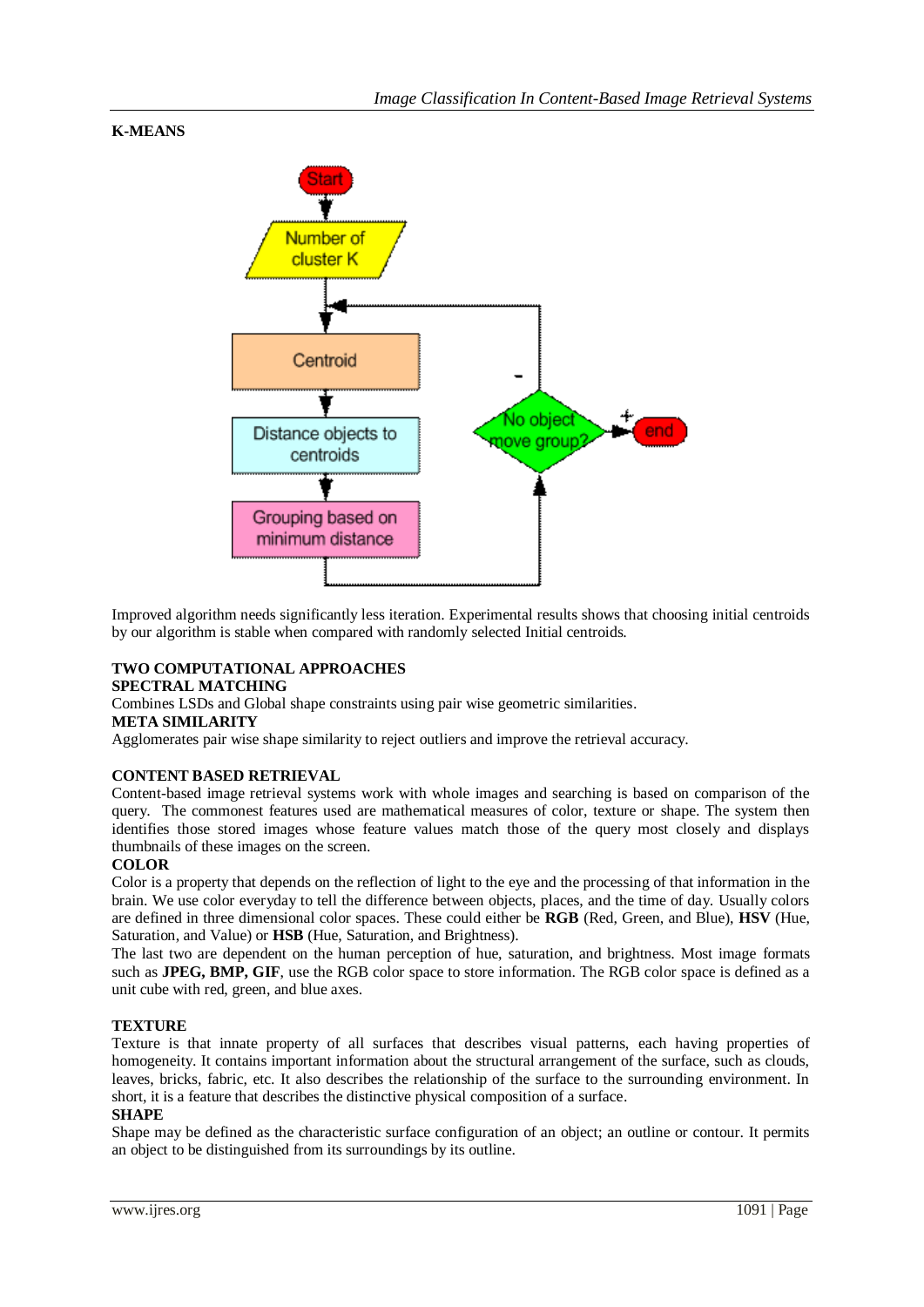**Shape representations can be generally divided into two categories**

- Boundary-based and
- Region-based.



*Figure: Boundary-based & Region-based* 

 Boundary-based shape representation only uses the outer boundary of the shape. This is done by describing the considered region using its external characteristics; i.e., the pixels along the object boundary. Region-based shape representation uses the entire shape region by describing the considered region using its internal characteristics; i.e., the pixels contained in that region.

## **III. LITERATURE REVIEW COLOR CONTENT-BASED IMAGE CLASSIFICATION**

In content-based image retrieval systems the most efficient and simple searches are the color-based searches, which can be realized in several color spaces and by several color descriptors. In this paper the possibility of image classification using certain color descriptors is examined, and the usage of different color spaces and descriptors depending on the image database domain is presented.

The color has great importance in content-based image retrieval systems, which is stored in the intensity vectors of image pixels, and this information can be retrieved simply. However the color can be represented in different color spaces and that is not irrelevant which color space is used in an application. The color information of an image represented in an arbitrary color space can be stored on several ways, but that is strongly application dependent which representation method is the most efficient at a determined search.

# **LOCALIZED CONTENT-BASED IMAGE RETRIEVAL**

We define localized content-based image retrieval as a CBIR task where the user is only interested in a portion of the image, and the rest of the image is irrelevant. In this paper we present a localized CBIR system, ACCIO!, that uses labeled images in conjunction with a multiple-instance learning algorithm to first identify the desired object and weight the features accordingly,

and then to rank images in the database using a similarity measure that is based upon only the relevant portions of the image. A challenge for localized CBIR is how to represent the image to capture the content.

We present and compare two novel image representations, which extend traditional segmentation based and salient point-based techniques respectively, to capture content in a localized CBIR setting.

# **CONTENT-BASED IMAGE RETRIEVAL FOR DIGITAL FORENSICS**

Digital forensic investigators are often faced with the task of manually examining a large number of (photographic) images in order to identify potential evidence. The task can be especially daunting and timeconsuming if the target of the investigation is very broad, such as a web hosting service. Current forensic tools are woefully inadequate in facilitating this process and are largely confined to generating pages of thumbnail images and identifying known files through cryptographic hashes.

We present a new approach that significantly automates the examination process by relying on image analysis techniques. The general approach is to use previously identified content (e.g., contraband images) and to perform feature extraction, which captures mathematically the essential properties of the images. Based on this analysis, we build a feature set database that allows us to automatically scan a target machine for images that are similar to the ones in the database.

An important property of our approach is that it is not possible to recover the original image from the feature set. Therefore, it becomes possible to build a (potentially very large) database targeting known contraband images that investigators may be barred from collecting directly.

The same approach can be used to automatically search for case-specific images, contraband or otherwise, or to provide online monitoring of shared storage for early detection of certain images.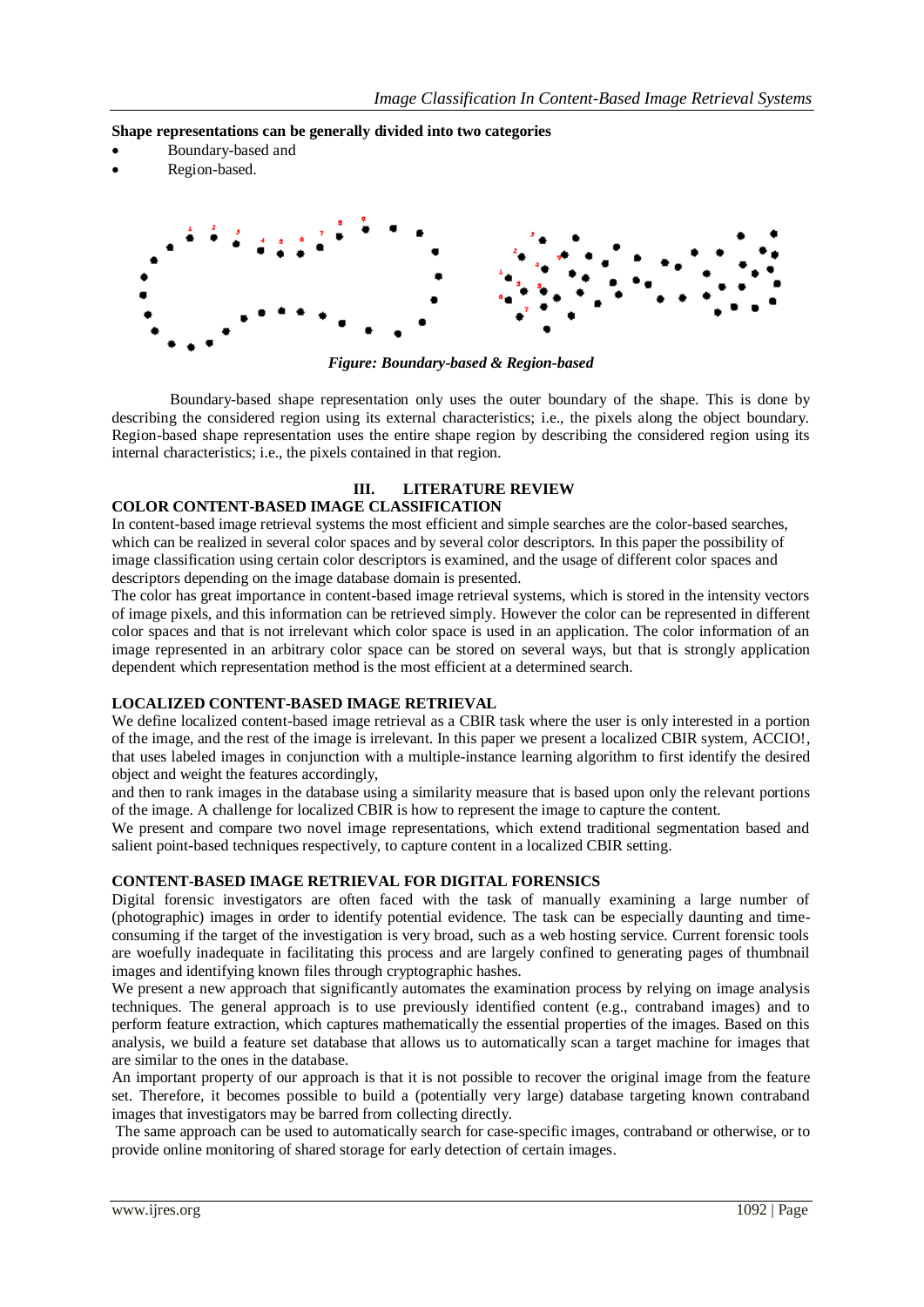# **LOCAL VS GLOBAL HISTOGRAM-BASED IMAGE CLUSTERING**

We present two image clustering techniques to automatically group color images that correlate with semantic concepts. This work goes towards satisfying the ever growing need for techniques that are capable of automatically generating semantic concepts for images from their visual features. We present two techniques and evaluate their relative performances based on the perceptual similarity among images that are clustered together. The first technique is based on the localized histogram information while the second approach uses global histogram information to characterize the images. Experiments using a 2100 image database are presented to show the relative effectiveness of the presented systems. Preliminary results show that the local histogram approach gives better clustering results and its characterization of images is more closely related to the way in which humans perceive images.

# **IV. SYSTEM ANALYSIS**

# **HARDWARE SPECIFICATION**

The hardware requirements may serve as the basis for a contract for the implementation of the system and should therefore be a complete and consistent specification of the whole system. They are used by software engineers as the starting point for the system design.

| System           | : Pentium4 3.5GHz   |
|------------------|---------------------|
| <b>Hard Disk</b> | $: 40$ GB           |
| Floppy Drive     | : $1.44MB$          |
| Monitor          | $: 15$ VGA colour   |
| Mouse            | : Logitech.         |
| <b>RAM</b>       | : 1 GB              |
| Keyboard         | : 110 keys enhanced |

## **SOFTWARE SPECIFICATION**

The software requirements document is the specification of the system. It should include both a definition and a specification of requirements. It is a set of what the system should do rather than how it should do it. The software requirements provide a basis for creating the software requirements specification. It is useful in estimating cost, planning team activities, performing tasks and tracking the teams and tracking the team's progress throughout the development activity.

|                 | Operating system : Windows XP Professional |
|-----------------|--------------------------------------------|
| Framework       | : Java                                     |
| Front End       | : Jsp, Servlet                             |
| Coding Language | : Java                                     |
| Back End        | : Data Set                                 |
|                 |                                            |

## **SYSTEM DESIGN MODULE DIAGRAM**

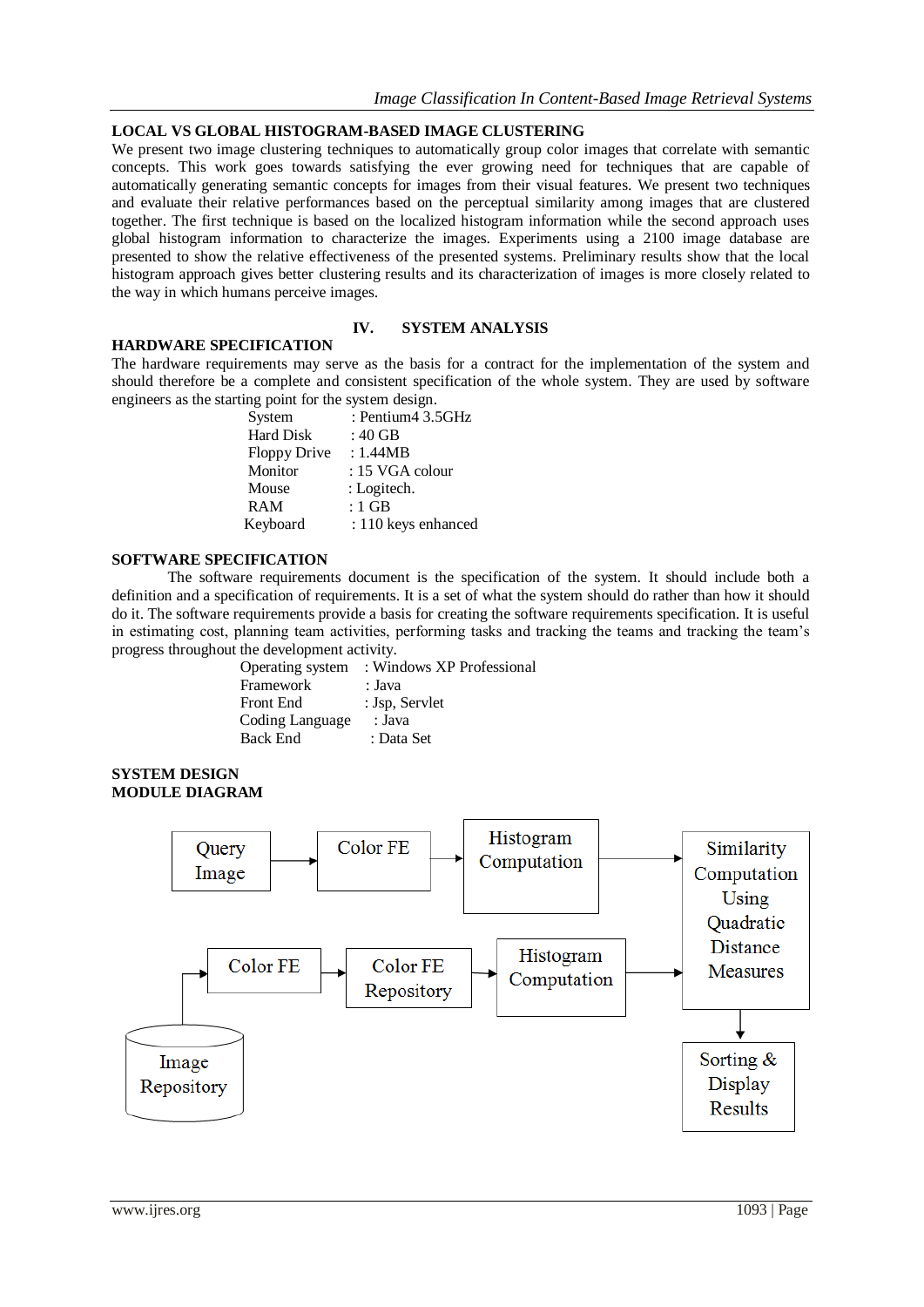# **OBJECT DIAGRAM**



# **V. FEASIBILITY STUDY**

# **INTRODUCTION**

Feasibility study is the test of a system proposal according to its workability, impact on the organization, ability to meet user needs, and effective use of recourses. It focuses on the evaluation of existing system and procedures analysis of alternative candidate system cost estimates. Feasibility analysis was done to determine whether the system would be feasible.

The development of a computer based system or a product is more likely plagued by resources and delivery dates. Feasibility study helps the analyst to decide whether or not to proceed, amend, postpone or cancel the project, particularly important when the project is large, complex and costly. Once the analysis of the user requirement is complement, the system has to check for the compatibility and feasibility of the software package that is aimed at. An important outcome of the preliminary investigation is the determination that the system requested is feasible.

# **TECHNICAL FEASIBILITY**

The technology used can be developed with the current equipments and has the technical capacity to hold the data required by the new system.

- This technology supports the modern trends of technology.
- Easily accessible, more secure technologies.

 Technical feasibility on the existing system and to what extend it can support the proposed addition. We can add new modules easily without affecting the Core Program. Most of parts are running in the server using the concept of stored procedures.

# **OPERATIONAL FEASIBILITY**

This proposed system can easily implement, as this is based on PHP and Angular JS. The database created is with MySQL Server which is more secure and easy to handle. The resources that are required to implement/install these are available. The personal of the organization already has enough exposure to computers. So the project is operationally feasible.

# **ECONOMICAL FEASIBILITY**

Economic analysis is the most frequently used method for evaluating the effectiveness of a new system. More commonly known cost/benefit analysis, the procedure is to determine the benefits and savings that are expected from a candidate system and compare them with costs. If benefits outweigh costs, then the decision is made to design and implement the system. An Entrepreneur must accurately weigh the cost versus benefits before taking an action. This system is more economically feasible which assess the brain capacity with quick & online test. So it is economically a good project.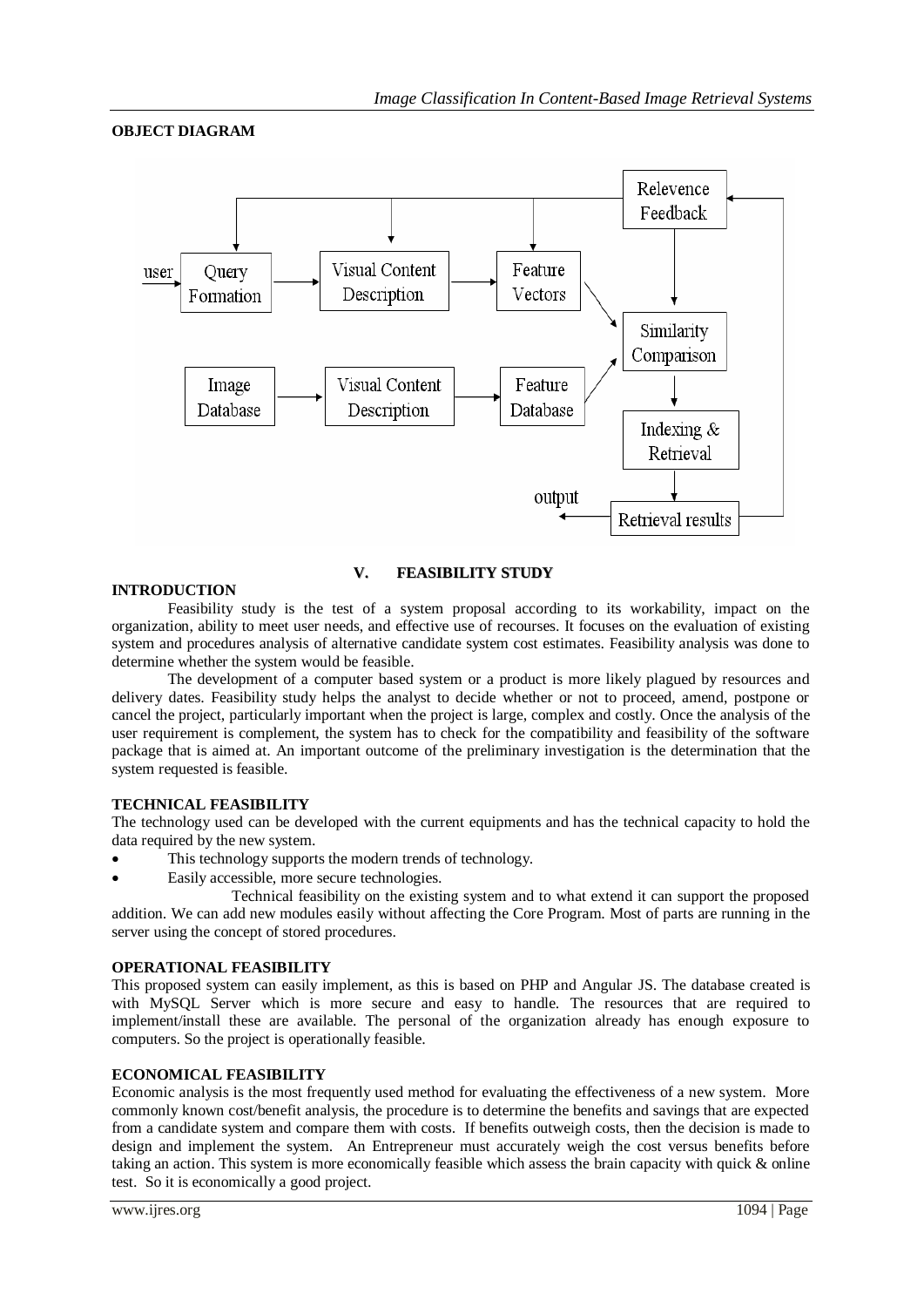# **INTRODUCTION**

# **VI. SYSTEM TESTING**

Software testing is an important element of software quality assurance and represents the ultimate review of specification, design and coding. The increasing visibility of S/W as a system element and costs associated with software failure are motivating forces for well planned, through testing.

Though the test phase is often thought of as separate and distinct from the development effort—first develops, and then test—testing is a concurrent process that provides valuable information for the development team.

There are at least three options for integrating Project Builder into the test phase

 Testers do not install Project Builder, use Project Builder functionality to compile and source-control the modules to be tested and hand them off to the testers, whose process remains unchanged.

 $\mathbf{\hat{P}}$  The testers import the same project or projects that the developers use.

\* Create a project based on the development project but customized for the testers (for example, it does not include support documents, specs, or source), who import it.

# **TESTING OBJECTIVES**

There are several rules that can serve as testing objectives

They are,

 $\bullet$  Testing is a process of executing a program with the intent of finding an error.

 $\bullet$  A good test case is one that has a high probability of finding an undiscovered error.

 $\bullet$  A successful test is one that uncovers an undiscovered error.

If testing is conducted successfully according to the objectives stated above, it will uncover errors in the software.

### **TESTING TYPES**

- $\triangleright$  Black –Box Testing
- $\triangleright$  White-Box Testing<br> $\triangleright$  Unit Testing
- Unit Testing
- > Integration Testing
- > Validation Testing

# **BLACK-BOX TESTING**

It is focused on the functional requirements of the software. It is not an alternative to White Box Testing; rather, it is a complementary approach that is likely to uncover a different class of errors than White Box methods. It is attempted to find errors in the following categories.

- Incorrect or missing functions
- Interface errors
- Errors in data structures or external database access.

# **WHITE-BOX TESTING**

This test is conducted during the code generation phase itself. All the errors were rectified at the moment of its discovery. During this testing, it is ensured that

All independent paths within a module have been exercised at least one.

# **UNIT TESTING**

This is the first level of testing. In this different modules are tested against the specifications produced during the design of the module. During this testing the number of arguments is compared to input parameters, matching of parameter etc. It is also ensured whether the file attributes are correct, whether the files are opened before using, whether input/output errors are handled etc. Unit test is conducted using a test Driver usually.

# **INTEGRATION TESTING**

Integration Testing is a Systematic Testing for constructing the program structure, while at the same time conducting test to uncover errors associated within the interface. Bottom-up integration is used for this phase. It begins construction and testing with atomic modules. This strategy is implemented with the following steps.

# **VALIDATION TESTING**

This provides the final assurance that the software meets all functional, behavioral and performance requirements. This software is completely assembled as a package.

# **OUTPUT TESTING**

Output of test cases compared with the expected results created during design of test cases.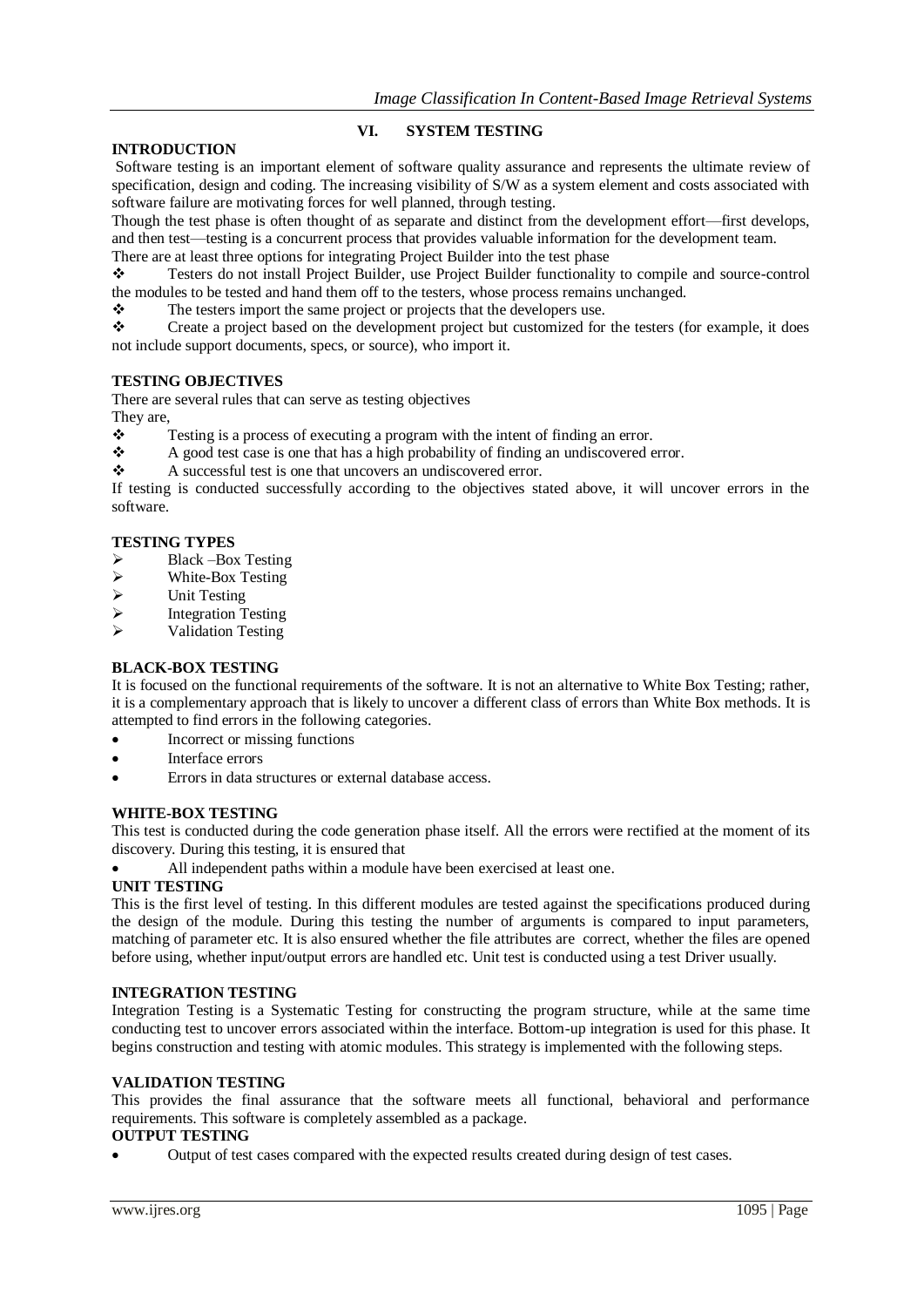- Asking the user about the format required by them tests the output generated or displayed by the system under consideration.
- Here, the output format is considered into two was, one is on screen and another one is printed format.
- The output on the screen is found to be correct as the format was designed in the system design phase according to user needs.
- The output comes out as the specified requirements as the user's hard copy.

## **VII. APPLICATIONS**

- **Crime prevention:** Automatic face recognition systems, used by police forces.
- **Security Check:** Finger print or retina scanning for access privileges.

 **Medical Diagnosis:** Using CBIR in a medical database of medical images to aid diagnosis by identifying similar past cases.

 **Intellectual Property:** Trademark image registration, where a new candidate mark is compared with existing marks to ensure no risk of confusing property ownership.

#### **VIII. CONCLUSION**

The dramatic rise in the sizes of images databases has stirred the development of effective and efficient retrieval systems. The development of these systems started with retrieving images using textual connotations but later introduced image retrieval based on content. This came to be known as CBIR or Content Based Image Retrieval. Systems using CBIR retrieve images based on visual features such as colour, texture and shape, as opposed to depending on image descriptions or textual indexing. In this project, we have researched various modes of representing and retrieving the image properties of colour, texture and shape. Due to lack of time, we were only able to fully construct an application that retrieved image matches based on colour and texture only.

The application performs a simple colour-based search in an image database for an input query image, using colour histograms. It then compares the colour histograms of different images using the Quadratic Distance Equation. Further enhancing the search, the application performs a texture-based search in the colour results, using wavelet decomposition and energy level calculation. It then compares the texture features obtained using the Euclidean Distance Equation. A more detailed step would further enhance these texture results, using a shape-based search.

#### **FUTURE ENHANCEMENT**

CBIR is still a developing science. As image compression, digital image processing, and image feature extraction techniques become more developed, CBIR maintains a steady pace of development in the research field. Furthermore, the development of powerful processing power, and faster and cheaper memories contribute heavily to CBIR development. This development promises an immense range of future applications using CBIR.

#### **BIBILIOGRAPGY**

- [1]. Y. Zhao and D. Cheng, ''On controllability and stabilizability of probabilistic Boolean control networks,'' Sci. China Inf. Sci., vol. 57, no. 1, pp. 1–14, 2014
- [2]. H. Li, L. Xie, and Y. Wang, ''On robust control invariance of Boolean control networks,'' Automatica, vol. 68, pp. 392–396, Jun. 2016
- [3]. L. Tong, Y. Liu, F. E. Alsaadi, and T. Hayat, ''Robust sampled-data control invariance for Boolean control networks,'' J. Franklin Inst., vol. 354, pp. 7077–7087, Oct. 2017.
- [4]. R. Pal, A. Datta, and E. R. Dougherty, ''Robust intervention in probabilistic Boolean networks,'' IEEE Trans. Signal Process., vol. 56, no. 3, pp. 1280–1294, Mar. 2008
- [5]. F. Li, J. Li, and Z. Yu, ''Robust control invariance of probabilistic Boolean control networks,'' in Proc. IEEE Conf. IECON, Oct. 2016, pp. 5398–5402.
- [6]. F. Li and T. Yang, ''Robust reachability of Boolean control networks,'' IEEE/ACM Trans. Comput. Biol. Bioinf., vol. 14, no. 3, pp. 740–745, May 2017.
- [7]. Y. Zhao and D. Cheng, ''On controllability and stabilizability of probabilistic Boolean control networks,'' Sci. China Inf. Sci., vol. 57, no. 1, pp. 1–14, 2014.
- [8]. F. Li and Y. Tang, ''Set stabilization for switched Boolean control networks,'' Automatica, vol.
- [9]. ] D. Cheng, H. Qi, and Z. Li, Analysis and Control of Boolean Networks: A Semi-Tensor Product Approach. London, U.K.: Springer-Verlag, 2011.
- [10]. Z. Li and H. Xiao, ''Weak reachability of probabilistic Boolean control networks,'' in Proc. Int. Conf. Adv. Mech. Syst., Aug. 2015, pp. 56–60.

# **APPENDIX – A**

import java.io.\*; import java.util.\*; import java.awt.\*;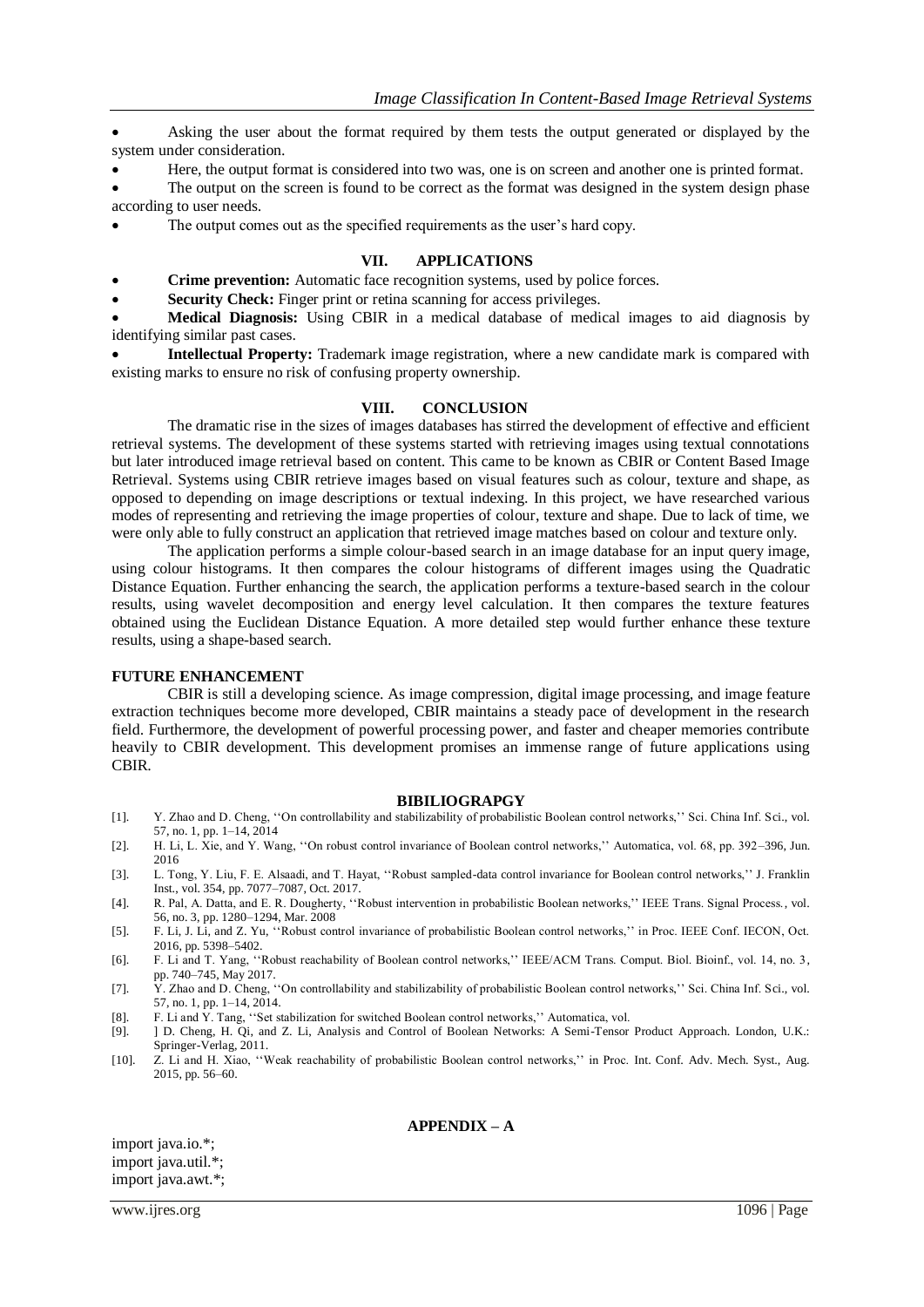```
import java.awt.image.*;
import javax.imageio.*;
import java.lang.*;
import java.text.*;
import beans.*;
public class cbir
{
Vector<ImageData> dataSet;
public cbir(String path){
try
{
dataSet = new Vector<ImageData>();
BufferedReader br = new BufferedReader(new FileReader( new File(path, "data.txt")));
while(true)
{
ImageData imData = new ImageData();String line = br.readLine();
if (line == null) break;
if (line.startsWith("#")) continue;
StringTokenizer st = new StringTokenizer(line);
if (st.countTokens() < 2) continue;
imData.setImageName(st.nextToken());
imData.setImageClass(st.nextToken());
dataSet.add(imData);
}
br.close();
for (int i=0;i<dataSet.size(j; i++){
ImageData imData = (ImageData)dataSet.get(i);
BufferedImage bi = ImageIO.read(new File(path,imData.getImageName()));
CBIRImage cbirImage = new CBIRImage(bi);
Vector histogram = Features.getGlobalColorHistogram(cbirImage);
Vector<Double> statFeature = new Vector<Double>();
double mean = Features.getMean(histogram);
double sd = \text{Features.getSD}(\text{histogram}, \text{mean});double skew = Features.getSkew(histogram, mean, sd);
double energy = Features.getEnergy(histogram);
double entropy = Features.getEntropy(histogram);
statFeature.add(new Double(mean));
statFeature.add(new Double(sd));
statFeature.add(new Double(skew));
statFeature.add(new Double(energy));
statFeature.add(new Double(entropy));
imData.setImageFeature(histogram);
imData.setImageStatFeature(statFeature);
imData.setImageMean(mean);
imData.setImageSD(sd);
imData.setImageSkew(skew);
imData.setImageEnergy(energy);
imData.setImageEntropy(entropy);
}
}
```
catch (Exception e){e.printStackTrace();}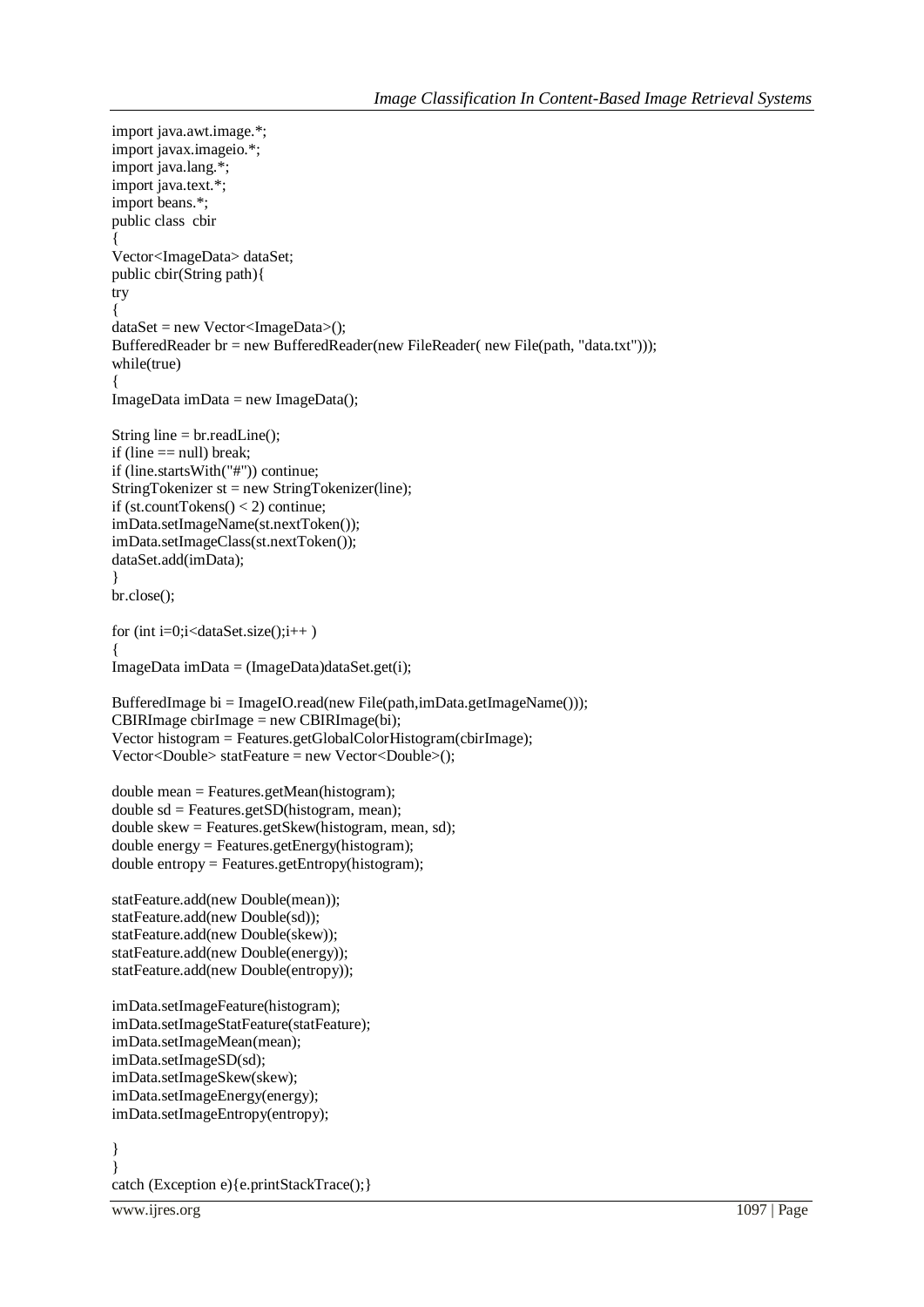```
public Vector getDataSet() { return this.dataSet; }
}
import java.awt.geom.AffineTransform;
import java.awt.image.*;
import java.io.*;
import javax.imageio.ImageIO;
public class CBIRImage
{
public CBIRImage(String filename)
{
\text{image} = \text{null};_}
public CBIRImage(File fileHandle)
{
\text{image} = \text{null};try
{
_filename = fileHandle.getCanonicalPath();
}
catch(IOException e)
{
e.printStackTrace();
}
}
public CBIRImage(BufferedImage image)
{
\text{image} = \text{image};_[filename = "temp";
}
public CBIRImage(BufferedImage image, String filename)
{
\text{image} = \text{image};filename = filename;}
public boolean readImage()
{
try
{
_image = ImageIO.read(new File(_filename));
_colorModel = _image.getColorModel();
}
catch(Exception e)
{
System.out.println("read Image="+_filename);
return false;
}
return true;
}
public int getWidth()
{
return image.getWidth();
}
public int getHeight()
{
return image.getHeight();
```
www.ijres.org 1098 | Page 1098 | Page 1098 | Page 1098 | Page 1098 | Page 1098 | Page 1098 | Page 1098 | Page 1098 | Page 1098 | Page 1098 | Page 1098 | Page 1098 | Page 1098 | Page 1098 | Page 1098 | Page 1098 | Page 1098

}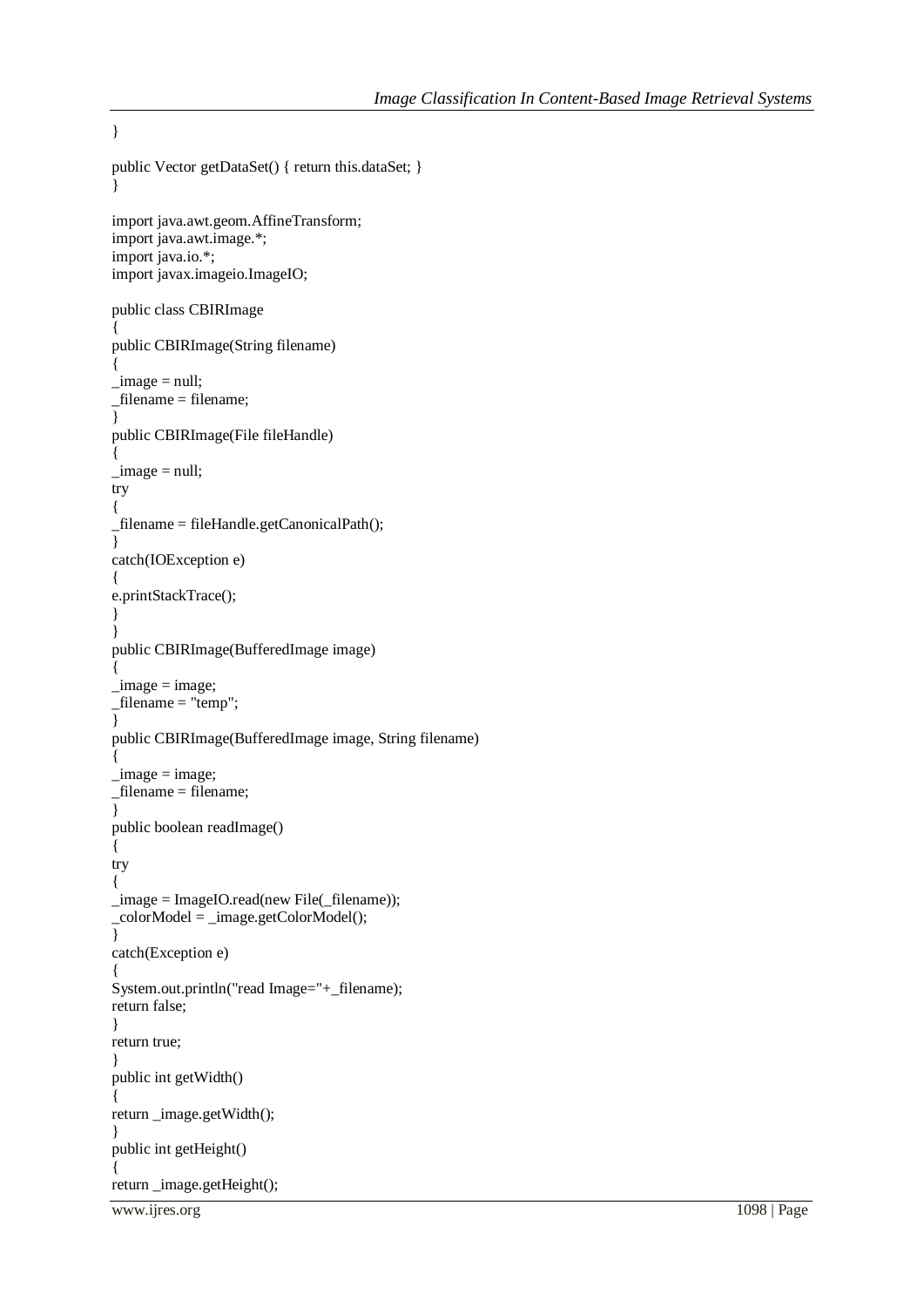```
}
public String getFileName()
{
return _filename;
}
public int[] getPackedRGBPixel()
{
return _image.getRGB(0, 0, _image.getWidth(), _image.getHeight(), null, 0, _image.getWidth());
}
public int[] getRGBPixel()
{
int size = _image.getHeight() * _image.getWidth();
int pixel[] = new int[size];int pixels[] = new int[size * 3];
PixelGrabber pg = new PixelGrabber(_image, 0, 0, _image.getWidth(), _image.getHeight(), pixel, 0,
_image.getWidth());
try
{
pg.grabPixels();
}
catch(InterruptedException e)
{
e.printStackTrace();
return null;
}
if((pg.getStatus() & 0x80) != 0)
{
System.out.println("Error in grabbing pixel");
return null;
}
for(int i = 0; i < size; i++)
{
pixels[i * 3] = pixel[i] >> 16 & 0xff;
pixels[i * 3 + 1] = pixel[i] >> 8 & 0xff;pixels[i * 3 + 2] = pixel[i] & 0xff;
}
return pixels;
}
public int getPackedRGBPixel(int x, int y)
{
return _image.getRGB(x, y);
}
public int[] getRGBPixel(int x, int y)
{
int pixel[] = new int[1];
int pixels[] = new int[3];PixelGrabber pg = new PixelGrabber(_image, x, y, 1, 1, pixel, 0, _image.getWidth());
try
{
pg.grabPixels();
}
catch(InterruptedException e)
{
e.printStackTrace();
return null;
}
if((pg.getStatus() & 0x80) != 0)
{
System.out.println("Error in grabbing pixel");
return null;
```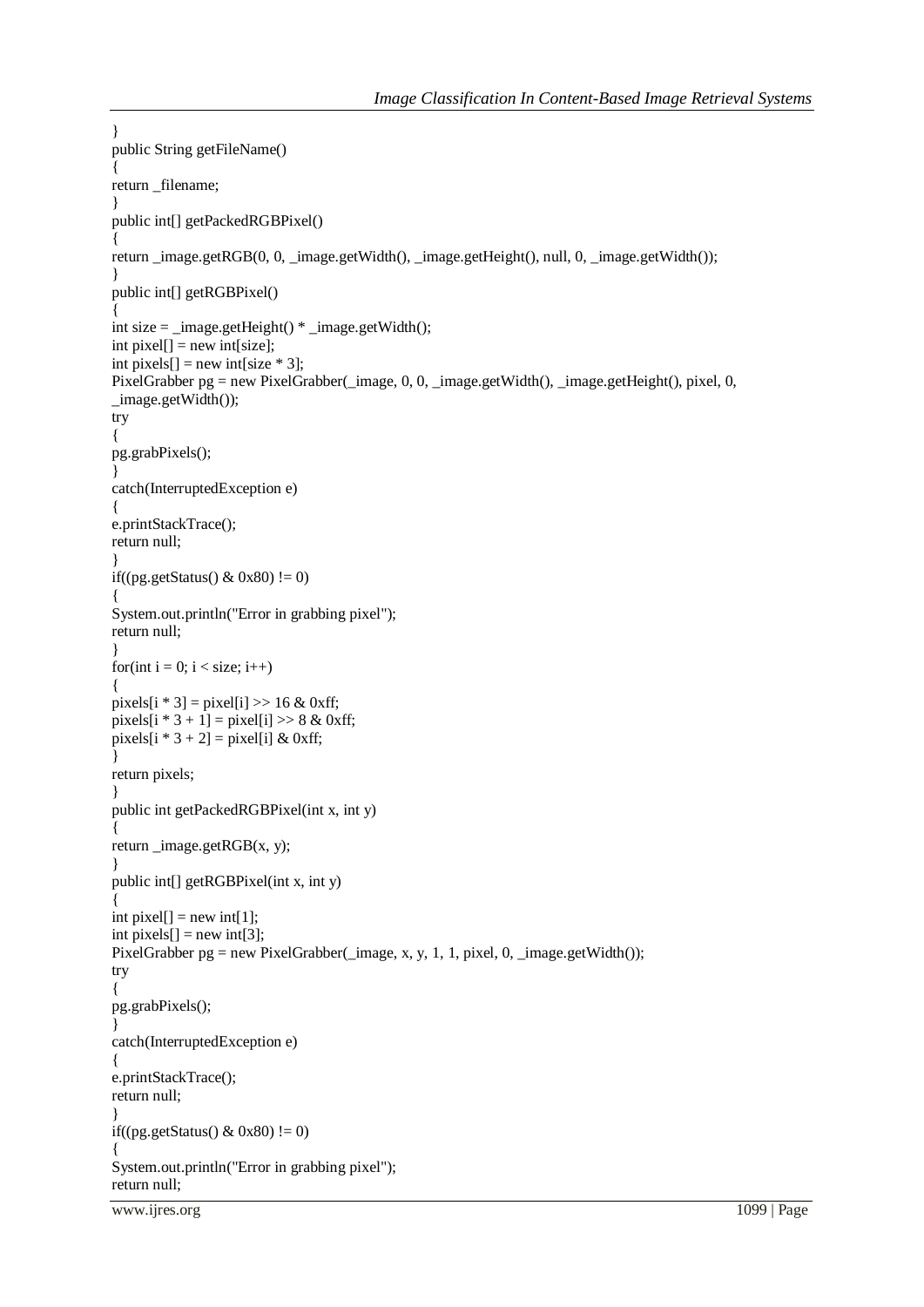```
} else
\{pixels[0] = pixel[0] >> 16 & 0xff;
pixels[1] = pixel[0] >> 8 & 0xff;pixels[2] = pixel[0] & 0xff;
return pixels;
}
}
public boolean generateThumbnail(String filename, int width, int height)
{
int originalWidth = _image.getWidth();
int originalHeight = _image.getHeight();
double x = (double)width / (double)originalWidth;double y = (double)height / (double) originalHeight;AffineTransformOp transformFilter = new AffineTransformOp(new AffineTransform(x, 0.0D, 0.0D, y, 0.0D, 
0.0D), 1);
BufferedImage dest = new BufferedImage(width, height, 5);
transformFilter.filter(_image, dest);
File output = new File(filename);
try
{
ImageIO.write(dest, "jpg", output);
}
catch(IOException e)
{
return false;
}
return true;
}
public boolean generateDefaultThumbnail(String filename)
{
int x;
int y;
if(\text{image.getWidth}() > \text{image.getHeight}()\left\{ \right\}x = 100;
y = ( image.getHeight() * 100) / image.getWidth();
} else
\left\{ \right.y = 100:
x = (\text{image.getWidth}() * 100) / \text{image.getHeight}();
}
return generateThumbnail(filename, x, y);
}
public void resize(int width, int height)
{
int originalWidth = _image.getWidth();
int originalHeight = _image.getHeight();
double x = (double)width / (double)originalWidth;double y = (double)height / (double) originalHeight;AffineTransformOp transformFilter = new AffineTransformOp(new AffineTransform(x, 0.0D, 0.0D, y, 0.0D, 
0.0D), 2);
BufferedImage dest = new BufferedImage(width, height, _image.getType());
transformFilter.filter(_image, dest);
image = null;image = dest;}
```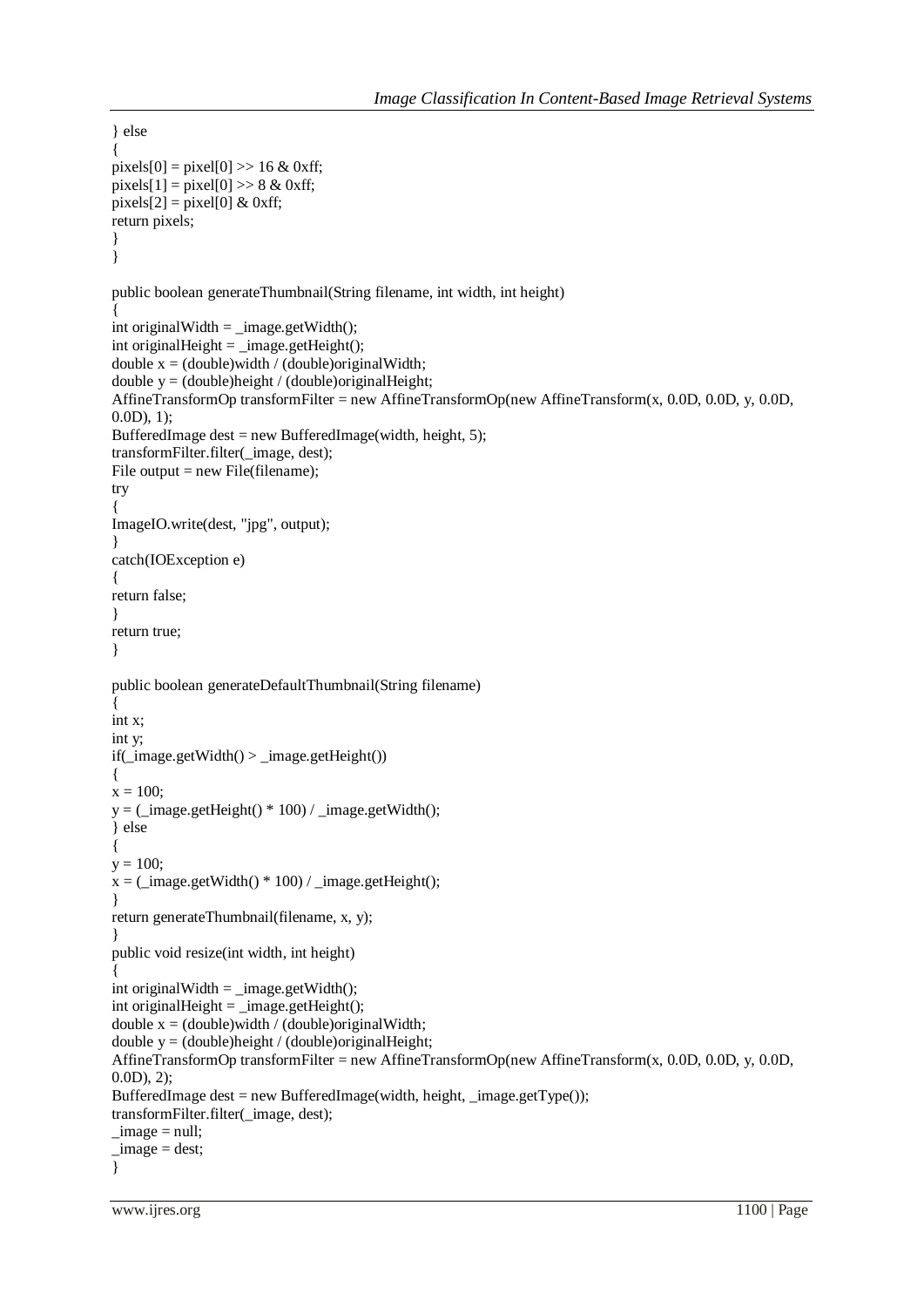```
public CBIRImage getResizedImage(int width, int height)
\left\{ \right.int originalWidth = _image.getWidth();
int originalHeight = \text{image.getHeight}();
double x = (double)width / (double)originalWidth;double y = (double)height / (double) originalHeight;AffineTransformOp transformFilter = new AffineTransformOp(new AffineTransform(x, 0.0D, 0.0D, y, 0.0D, 
0.0D), 2);
BufferedImage dest = new BufferedImage(width, height, _image.getType());
transformFilter.filter(_image, dest);
return new CBIRImage(dest, _filename);
}
public void blur()
{
float weight = 0.1111111F;
float elements[] = new float[9];
for(int i = 0; i < 9; i++)
elements[i] = weight;Kernel myKernel = new Kernel(3, 3, elements);
ConvolveOp simpleBlur = new ConvolveOp(myKernel, 1, null);
if(_colorModel instanceof IndexColorModel)
{
BufferedImage des = new BufferedImage(\text{image.getWidth}), \text{image.getHeight}), 5);
simpleBlur.filter(_image, des);
\text{image} = \text{des};} else
{
BufferedImage des = new BufferedImage(\{image.getWidth(), \{image.getHeight(), \{image.getType(),\}\}\});
simpleBlur.filter(_image, des);
\text{image} = \text{des};}
}
protected void finalize()
throws Throwable
{
\text{image} = \text{null};_filename = null;
\text{\_color}colorModel = null;}
private BufferedImage _image;
private String _filename;
private ColorModel _colorModel;
}
import java.io.*;
import java.util.*;
import java.awt.*;
import java.awt.image.*;
import javax.imageio.*;
import java.lang.*;
import java.text.*;
import beans.*;
public abstract class Classifier
{
public static Vector classify(ImageData input, Vector dataSet)
{
Vector<Vector> result = new Vector<Vector>:
```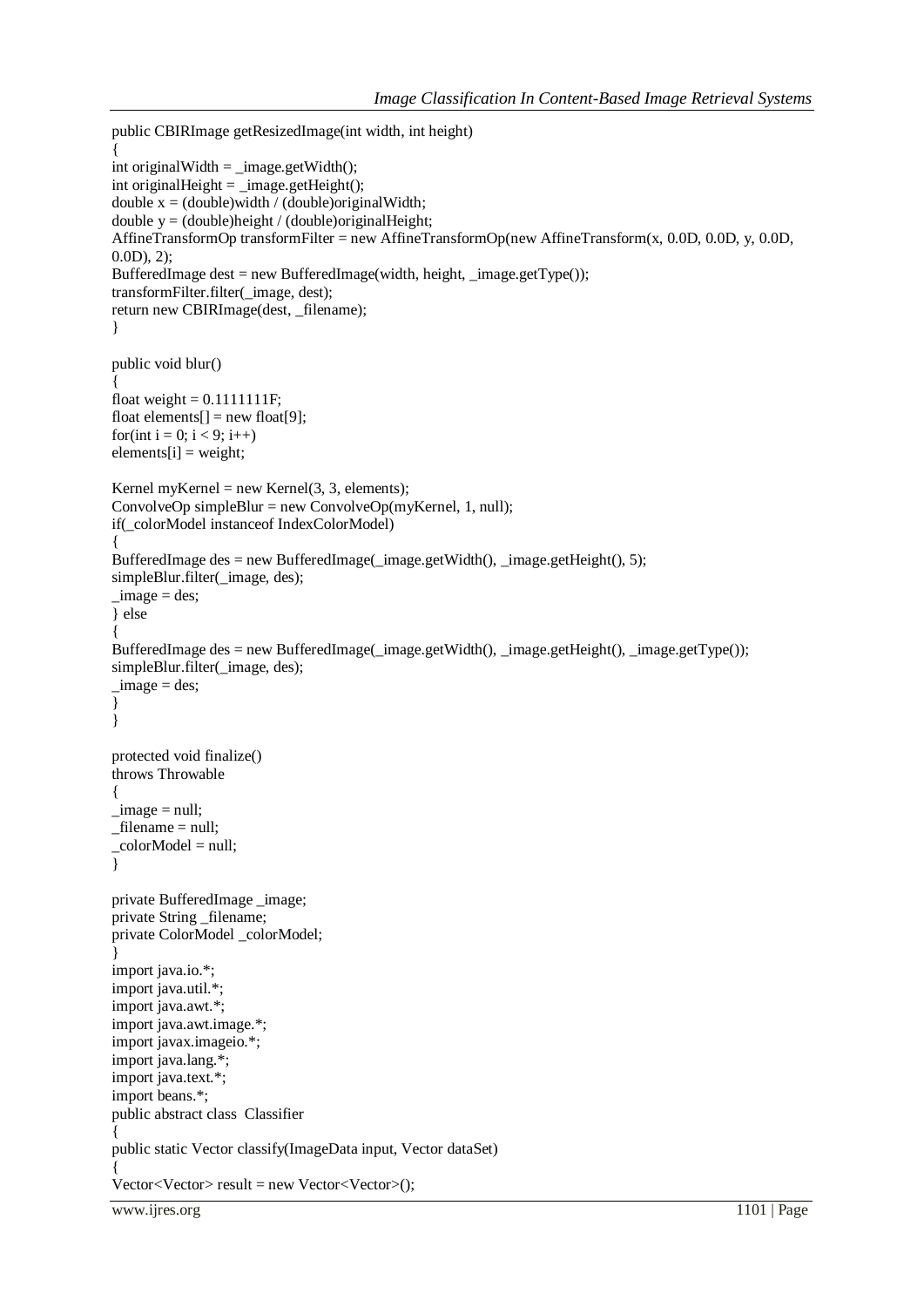LinkedHashMap<String, Double> imMap = new LinkedHashMap<String, Double>(); LinkedHashMap<String, Double> imStatMap = new LinkedHashMap<String, Double>();

```
for (int x=0; x< dataSet.size();x++)
{
double distance = 
getDistanceMeasure(input.getImageFeature(),((ImageData)dataSet.get(x)).getImageFeature());
imMap.put(((ImageData)dataSet.get(x)).getImageName(),new Double(distance));
double statDistance = 
getDistanceMeasure(input.getImageStatFeature(),((ImageData)dataSet.get(x)).getImageStatFeature());
imStatMap.put(((ImageData)dataSet.get(x)).getImageName(),new Double(statDistance));
}
LinkedHashMap imSortedMap = getSorted(imMap);
LinkedHashMap imStatSortedMap = getSorted(imStatMap);
Vector r1 = getImageData(imSortedMap, dataSet);
Vector r2 = getImageData(imStatSortedMap, dataSet);
result.add(r1);
result.add(r2);
return result;
}
public static double getDistanceMeasure(Vector a, Vector b)
{
int noOfDimension = a.size();
if(noOfDimension != b.size())return 99999.899999999994D;
double total = 0.0D;
for(int i = 0; i < noOfDimension; i++)
{
double doubleA = ((Double)a.elementAt(i)).double Value(i);
double doubleB = ((Double)b.elementAt(i)).doubleValue();
total += (doubleA - doubleB) * (doubleA - doubleB);
}
return Math.sqrt(total / (double)noOfDimension);
}
public static LinkedHashMap getSorted(LinkedHashMap imMap) {
LinkedHashMap<String, Double> imSortedMap = new LinkedHashMap<String, Double>();
java.util.List imMapKeys = new ArrayList(imMap.keySet();
java.util.List imMapValues = new ArrayList(imMap.values());TreeSet sortedSet = new TreeSet(imMapValues);
Object[] sortedArray = sortedSet.toArray();
int size = sortedArray.length;
for (int i=0; i<size; i++) {
imSortedMap.put((String)imMapKeys.get(imMapValues.indexOf(sortedArray[i])),((Double)sortedArray[i]).do
ubleValue());
}
return imSortedMap;
}
public static Vector getImageData(LinkedHashMap imageMap, Vector dataSet) {
Vector < ImageData > result = new Vector < ImageData > (10);Iterator iterator = imageMap.keySet().iterator();
int c = 0:
while( iterator. hasNext() ){
String key = (String) iterator.next();
for (int x=0;x< dataSet.size();x++){
```
www.ijres.org 1102 | Page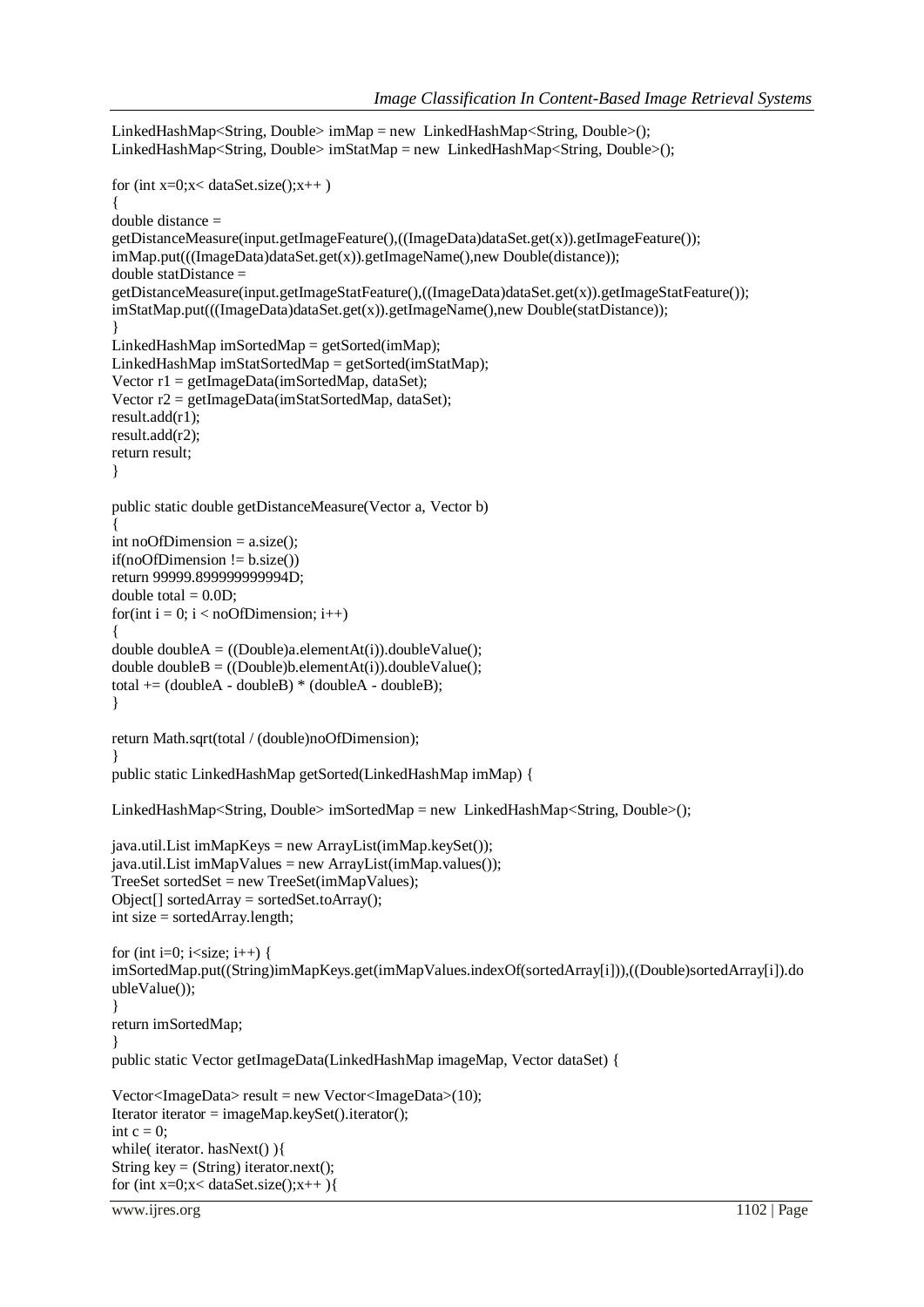```
if (imData.getImageName().equals(key)){ 
imData.setImageDistance(((Double)imageMap.get(key)).doubleValue());
result.add(imData);
}
}
c++;
if (c == 10) break;
}
return result;
}
}
import java.io.*;
import java.util.*;
public abstract class Features
{
public static Vector getGlobalColorHistogram(CBIRImage image)
{
Vector globalColorHistogram = new Vector(64);
int width = image.getWidth();
int height = image.getHeight();int size = width * height;
int pixels[] = image.getPackedRGBPixel();
double histogram[] = new double[64];
for(int i = 0; i < 64; i++)
histogram[i] = 0.0D;for(int i = 0; i < size; i++)
{
int k = pixels[i] >> 18 & 0x30 | pixels[i] >> 12 & 0xc | pixels[i] >> 6 & 3;
histogram[k]++;
}
for(int i = 0; i < 64; i++)
globalColorHistogram.add(new Double(histogram[i] / (double)size));
return globalColorHistogram; }
public static double getMean(Vector histogram){
double mean = 0.0D;
double sum = 0.0D;
for (int i=0;i<histogram.size();i++)
\left\{ \right.sum += i*((Double)histogram.get(i)).doubleValue();
}
return (double)sum;
}
public static double getSD(Vector histogram, double mean){
double sum = 0.0D;
for (int i=0;i<histogram.size();i++)
{
sum += Math.pow((i- mean),2)*((Double)histogram.get(i)).doubleValue();
}
return Math.sqrt((double)sum);
}
public static double getSkew(Vector histogram, double mean, double sd) {
double sum = 0.0D;
for (int i=0;i<histogram.size();i++ ) {
sum += Math.pow((i- mean),3)*((Double)histogram.get(i)).doubleValue();
}
return (double)sum/Math.pow(sd,3);
}
public static double getEnergy(Vector histogram) {
```
ImageData imData =  $(ImageData)dataSet.get(x);$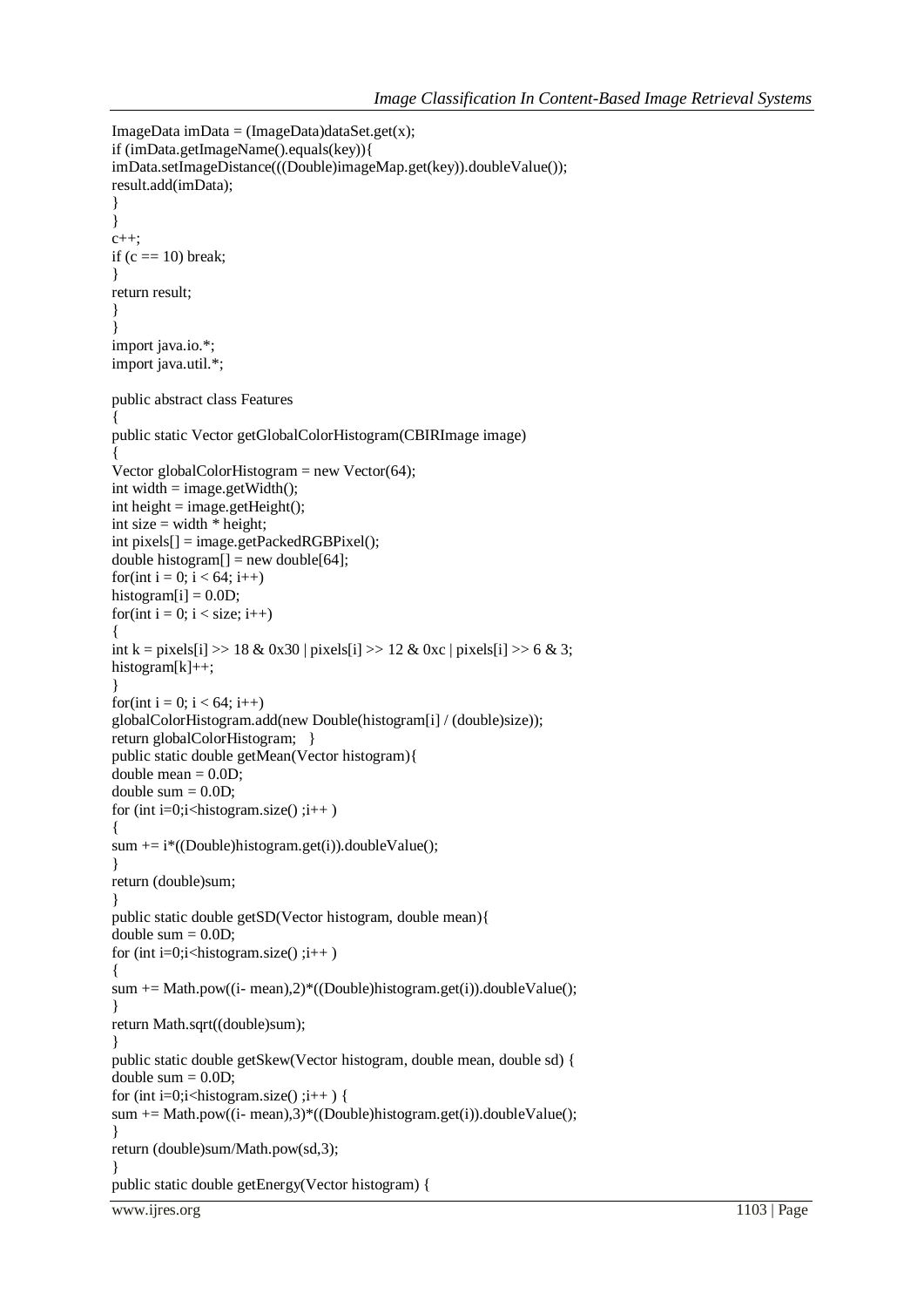```
double energy = 0.0D;
for (int i=0;i<histogram.size();i++)
{
energy += Math.pow(((Double)histogram.get(i)).doubleValue(),2);
}
return energy;
}
public static double getEntropy(Vector histogram) {
double entropy = 0.0D;
for (int i=0;i<histogram.size();i++)
{
double pg = ((Double)histogram.get(i)).doubleValue();if (pg != 0.0D)
entropy += pg*Math.log(pg) ;
}
}
return -1*entropy;
}
}
import java.io.*;
import java.util.*;
import beans.*;
import java.awt.*;
import java.awt.image.*;
import javax.imageio.*;
import javax.servlet.*;
import javax.servlet.http.*;
import org.apache.commons.fileupload.DiskFileUpload;
import org.apache.commons.fileupload.FileItem;
import org.apache.commons.fileupload.FileItemFactory;
import org.apache.commons.fileupload.FileUpload;
import org.apache.commons.fileupload.FileUploadException;
public class QueryServlet extends HttpServlet
{
cbir cb;
public void init(ServletConfig config) throws ServletException {
super.init(config);
cb = new \text{cbir}(\text{getServletContext}().getRealPath("DataSet/"));
}
public void doPost(HttpServletRequest req,HttpServletResponse res) throws ServletException,IOException
{
String queryContentType= "";
File queryImage = null;
String queryImageName = "";
CBIRImage cbirImage;
try
{
System.out.println(getServletContext().getRealPath("DataSet/"));
boolean isMultipart = FileUpload.isMultipartContent(req);
DiskFileUpload upload = new DiskFileUpload();
java.util.List items = upload.parseRequest(req);
Iterator iter = items.iterator();
while (iter.hasNext())
{
FileItem item = (FileItem) iter.next();
if (!item.isFormField()) {
queryContentType = item.getContentType();
queryImageName = new File(item.getName()).getName();
```